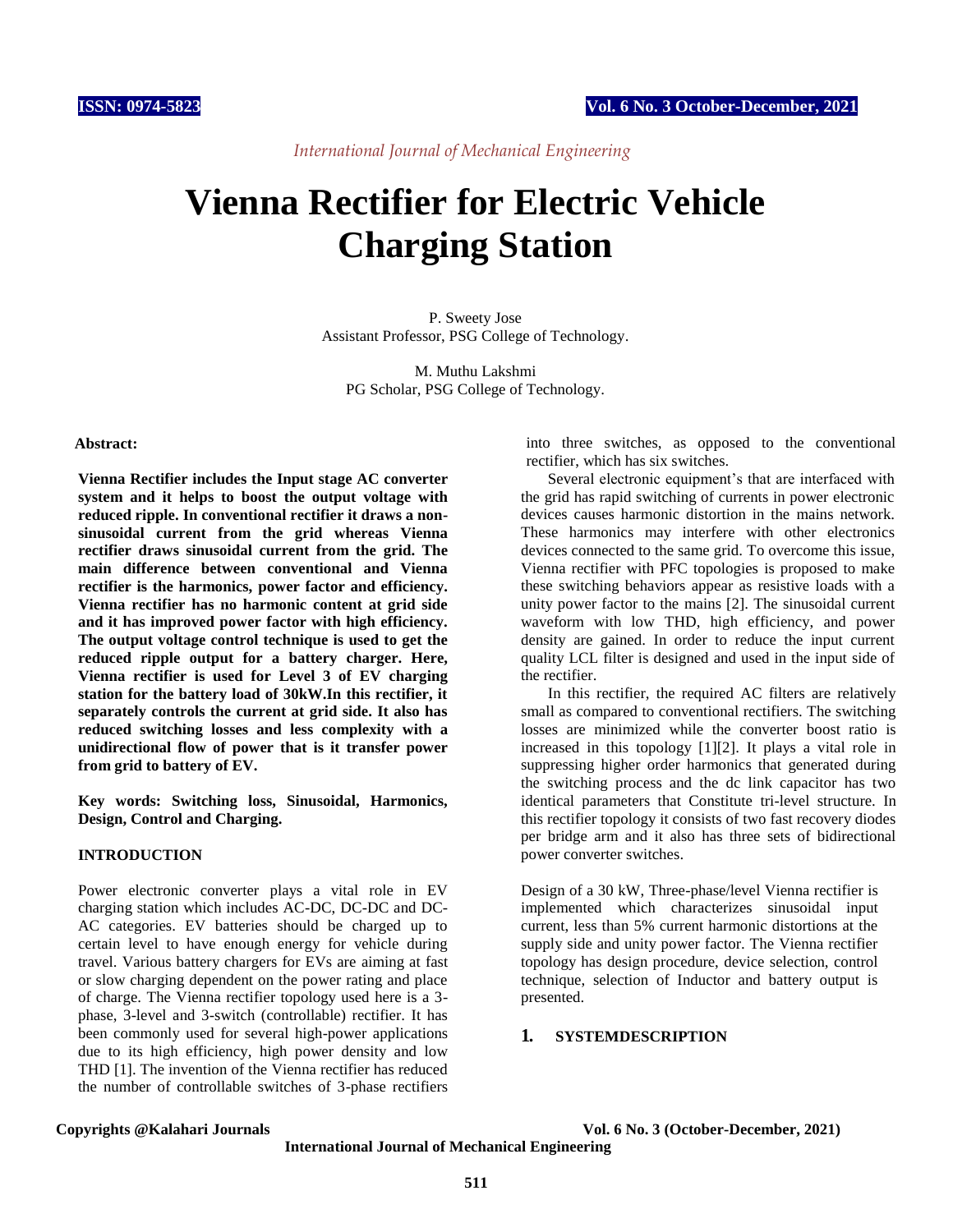

Figure 1: Block Diagram of DC Charging

Figure 1 shows the basic Block diagram of DC charging with Vienna rectifier. According to the power rating, the chargers are classified as Level1, Level2 and Level3 type of chargers. In which Level 1 & Level 2 are designed for home charging with less power consumption of 2kWwith voltage of 120/230V and the public charging stations with 20kW of power whereas Level 3 type of charger are used for commercial charging stations which are directly connected to the medium voltage systems with three phases [3]. EV chargers are separated as on board and off board chargers and by the flow of power the EV batteries can be of unidirectional or bidirectional type. The unidirectional flow of power chargers is used for G2V and bidirectional flow of power are used for both G2V and V2G.The proposed converter is a unidirectional which is only from G2V.

This type of chargers can be controlled to charge battery from grid according to the type of chargers used.Here, Level 3 type of DC charging is selected in which it follows a two basic concepts. The One which converts a three phase AC supply into a Variable DC output which deals with exact DC output voltage when the vehicle is charged. Another concept is to convert the three phase AC supply to fixed DC output voltage [3]. With neither of these two approaches the vehicle is charged and the main objective of this design is to minimize the system size, cooling conditions and which gives high power density.

# **2. TOPOLOGYOF VIENNA RECTIFIER**

Three phase power is used by equipment operating at high power applications in order to improve the grid side current quality and to reduce the harmonics at input current power factor correction is needed for DC loads [5]. Though there exist many topologies for power factor correction, Vienna rectifier plays a major role due to its reduced harmonics, continuous conduction mode and reduced voltage stress on the devices used. The sine-triangle PWM technique is used to control Vienna rectifier.



Figure 2: Topology of Vienna Rectifier Circuit with the bidirectional bipolar switch

The proposed converter consists of three phase three switch Vienna rectifier which is commonly used for high power application due to its low THD performance, unity power factor and high efficiency. The designed rectifier has reduced number of switches compared to the conventional rectifier which has six switches. When compared to the conventional rectifier this Vienna rectifier has small filter design to reduce the ripple at output and input side of the converter [5]. The output side DC link capacitor constitutes to trilevel structure with two identical components. It also consists of two fast recovery diodes for each bridge arm and bidirectional switches with three sets are considered for this topology because the phases are independent to each other.

The main aim of this topology is to improve the power factor and should reduce the harmonic content on grid side current of less than 5% [4]. It helps to increase the input current quality and to design the rectifier with reduced ripple for the EV battery. Vienna rectifier designed for boost derived three switch converters with output voltage control technique. The main advantage is without harmonics at input and the operation is even in unbalanced condition. When the Switch is turned ON the inductor gets charged and it drives the current through bidirectional switch[9]. When MOSFET switch gets deactivated the current bypass through the switch and it flows through the freewheeling diode.

## **3. LCLFILTER FOR VIENNA RECTIFIER**



**Circuit** 

Simple type of filter that can be used is a series inductor, but its harmonic attenuation is not very

#### **Copyrights @Kalahari Journals Vol. 6 No. 3 (October-December, 2021)**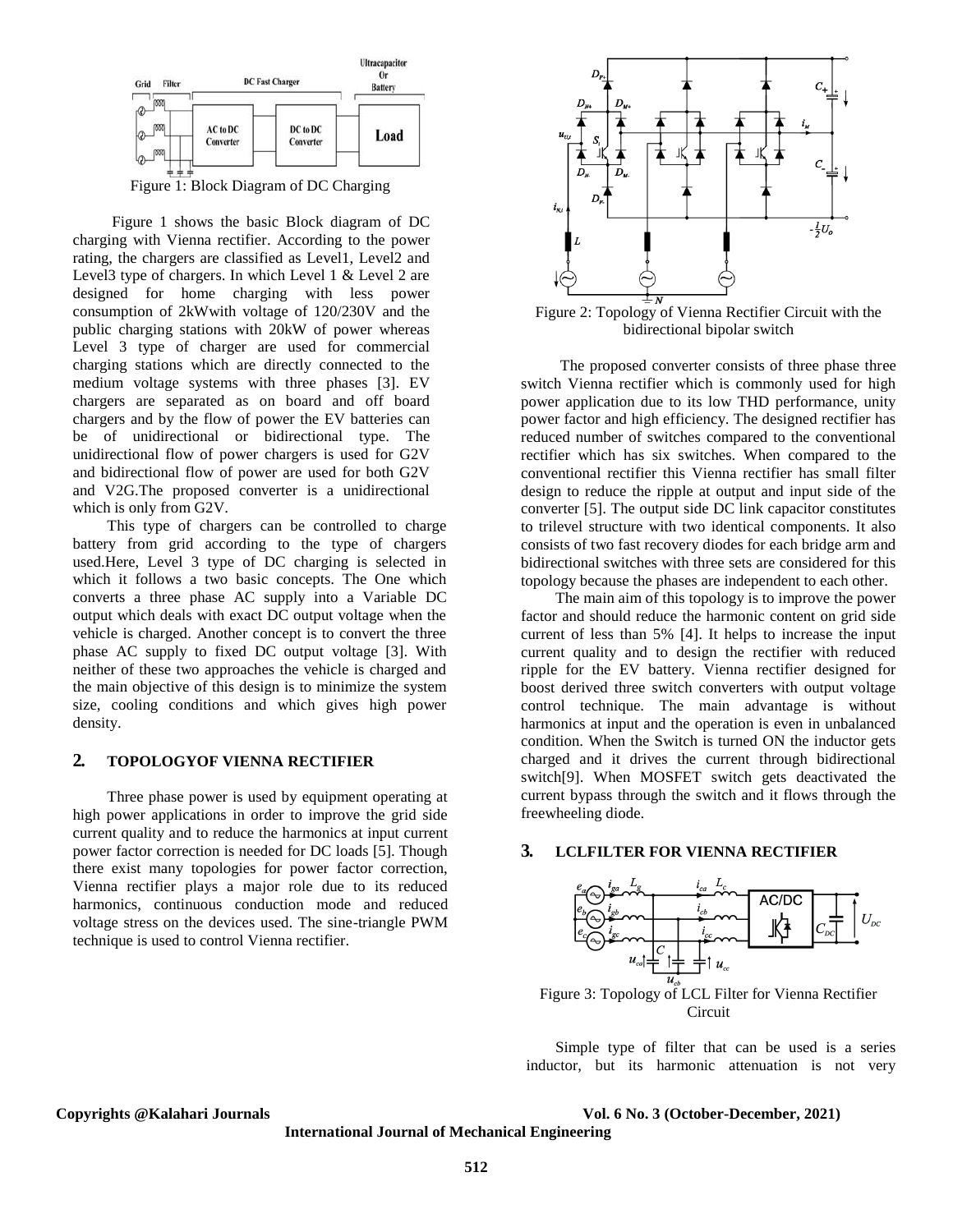pronounced and high voltage drop is produced, hence the size of inductor becomes bulky. The LCL filter is designed for the Vienna rectifier to reduce the harmonic in input side and to interconnect the designed converter to the grid [6][7]. Higher Order LCL Filter is used to replace of conventional L filter for smoothing output current. Higher attenuation is achieved along with cost savings and total weight and size reduction of the components. Good performance can be obtained using small values of inductors and capacitors [10].

# **4. DESIGN OFVIENNA RECTIFIER**

The specifications for the design of 3-phase, 3-level rectifier has been shown in Table 1. Assumptions made are the input current to be a pure sinusoid and the rectifier to be operating at UPF with Efficiency of 98.5 %.

Table 1: Specifications

| S.No.                       | <b>Parameter</b>               | Value  |
|-----------------------------|--------------------------------|--------|
|                             | RMS Voltage, Vrms              | 400V   |
| $\mathcal{D}_{\mathcal{L}}$ | Input Voltage, Vin             | 326V   |
| $\mathcal{R}$               | Ripple Voltage, $\triangle$ Vc | 20%    |
| 4                           | Output Voltage, Vo             | 700V   |
| 5                           | Output Power, Po               | 30kW   |
| 6                           | Efficiency, η                  | 98.5%  |
| 7                           | Switching frequency, Fsw.      | 140kHz |

Table 2: DesignCalculations for Vienna Rectifier

| <b>Formulas</b>                                              | <b>Calculated Values</b> |
|--------------------------------------------------------------|--------------------------|
| $\delta = (Vo-Vin)/Vo$                                       | 0.534                    |
| $M = Vo/(sqrt(3) * Vin)$                                     | 1.23                     |
| $Pin=$ Pout/ $\eta$                                          | 30.45kW                  |
| $I_N = Pin/(3*Vrms)$                                         | 25.3A                    |
| $I_D$ , avg = $I_N$ (2*sqrt (3) *M)                          | 5.95A                    |
| $I_D, rms = I_N/(sqrt(4/3 * sqrt(3) * π * M))$               | 11 A                     |
| Icout= $I_N$ *sqrt((5/(2* $\pi$ *M) -(3/(4*M2)))             | 10A                      |
| $I_{PK} = (sqrt(2) *Pin)/(sqrt(3) *PF*Vin)$                  | 62A                      |
| L= $(\text{Vir}^*\delta)/(\text{Fsw}^*\text{I}_{\text{PK}})$ | $200\mu H$               |
| C= (Icout* $\delta$ )/ (Fsw* $\Delta$ Vc)                    | $2800 \mu F$             |

Table 3: DesignCalculations for LCL Filter

| <b>Formulas</b>                 | <b>Calculated</b><br><b>Values</b> |
|---------------------------------|------------------------------------|
| $Fres = Fsw/10$                 | 14kHz                              |
| $C=(0.05*P0)/(V2*2*{\pi *f})$   | $45 \mu F$                         |
| Lmax= $(0.2*Vg)/(2* \pi *f *I)$ | 2.2mH                              |
| $1.1 = I.2 = I. max/2$          | 1.1 <sub>m</sub> H                 |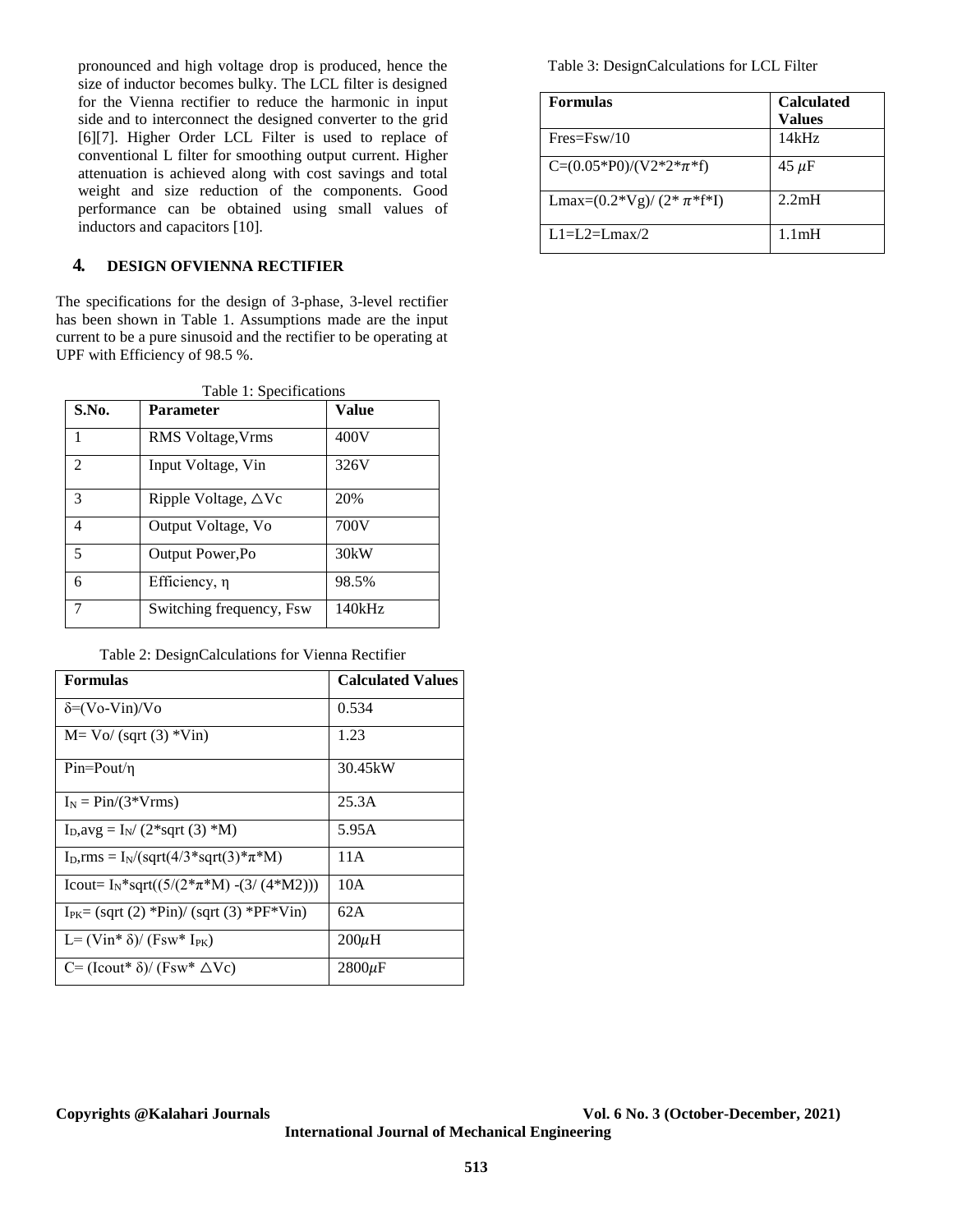#### **5.1 Control Technique**

In DQ-axis control, the time-dependent, three-phase currents are transformed into a time-invariant, twocoordinate vector using projections [2]. These transformations are the Clarke Transformation, the Park Transformation, and their respective inverse transformations.These transformations are implemented as blocks within the Measurements subsystem. To maintain a power factor, close to 1, the reactive power being drawn from the grid should be close to zero. Therefore, commanding a zero Q-axis current from the controller allows the power factor to be close to 1

In the model, the controllers have the following gains:

Both DO-axis current PI controllers:  $P = 5$  and  $I =$ 500



Voltage neutral P controller:  $P = 0.001$ 

Figure 4: DQ control for Vienna rectifier

The controller gains are stored in a Data Store Memory block and provided externally to each PID block [8]. When the tuning process for a controller is complete, the new tuned gains are written to the Data Store Memory block. This configuration allows you to update your controller gains in real-time during the simulation.

## **5. SIMULATION MODEL**

The simulation model of 3-Phase, 3-Level Vienna rectifier with required specifications with DQ transformation control technique is implemented in MATLAB/SIMULINK is shown in Figure 5.

Figure 5 shows the Three-phase Vienna rectifier is simulated with bidirectional diodes consists of six diodes with single MOSFET switch. Then the output from diode fed to the DC link Capacitor which is connected to the battery load of 30kW. The closed loop circuit is done with PI controller with Clarke and park transform. The Battery connected load is of lithium ion with nominal voltage of 700V.The LCL filter is

designed to reduce input THD [11].



Figure 5: Vienna rectifier with DQ control



Figure 6: DQ controller subsystem

The Controller subsystem of Vienna rectifier is shown in Figure 6. The three-phase input voltage and current are converted to two component that is Vabc and Iabc is converted to Vd, Vq, Id and Iq in comparison with the repeating sequence. Then, to maintain the output voltage at 700V it is compared with the reference value and the signal is fed to the PI controllers to control the output voltage at DC link capacitor.

PI controller is used for the control. Two PI Controllers have been used in which one of the controllers is used for current control and the other is used for voltage control. Then dq axis is transformed to three phase abc to generate PWM pulses



Figure 7: Subsystem of PWM pulse generation

Figure 7 shows thePWM generation for Switching Sequence. This subsystem shows the pulse generated by comparing the reference value of the input voltage with the carrier signal. Then the output pulse is fed to the three MOSFET switches of the Vienna rectifier.

#### **Copyrights @Kalahari Journals Vol. 6 No. 3 (October-December, 2021)**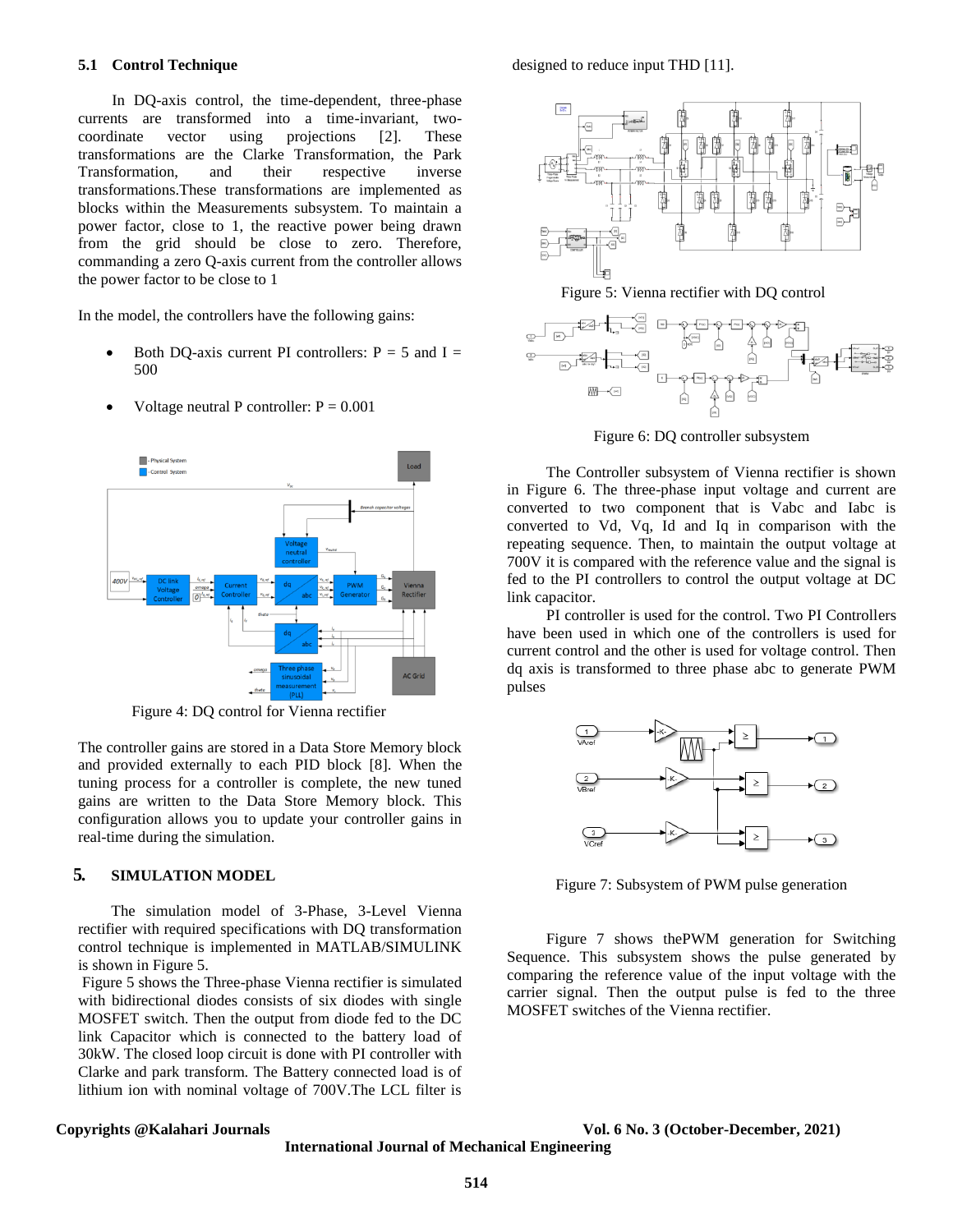

Figure 8: Subsystem for Power Factor

Figure 8 shows the Power factor is determined by using the formula and it is simulated in MATLAB simulation.

# **6. RESULTS ANDDISCUSSION**

Figure 9, Figure 10, Figure 11 and Figure 12 shows the input voltage waveform of Vienna rectifier with 330V with sinusoidal voltage which phase shifted of 120. The Input current of Vienna rectifier with good input current quality at the peak current of 12A the Input Current THD performance of the Vienna rectifier in order to get improve input current quality. The Input current harmonics in Vienna rectifier should be less than 5% and it shows the THD of 3% for the fundamental frequency of 3.09Hz This Waveform shows the battery voltage, current and state of charge percentage. It shows the output voltage reaches 700V while charging and the current gets zero at that state of charge reaches 50% when the rated capacity is reached.



Figure 9: Input Voltage Waveform





Figure 11: THD Analysis



Figure 12: Battery Output Waveform

# **7. CONCLUSION**

In this paper, the performance of the Vienna Rectifier is simulated and analyzed in terms of power factor and THD using MATLAB/Simulink software. The proposed converter is having improved power factor in the ac mains and reduced input current THD of 3%. The Vienna Rectifier is more admirable power converter in terms of efficiency, THD, and power factor for the electric vehicle charging stations. The LCL filter is designed for the rectifier to reduce the input current harmonic and it is achieved less than 5%. The proposed converter is designed for 30kW battery load of lithium ion and it is simulated and the output waveform is verified and analyzed with the conventional rectifier. The simulation results shows that Vienna Rectifier satisfies the all the requirements like Sinusoidal input current,Unity power factorandSource current THD less than 5%.

#### **8. REFERENCES**

1. R Gowtham raj, C V Aravind, O K S Prakash, "Modeling of Vienna rectifier with PFC controller for electric

**Copyrights @Kalahari Journals Vol. 6 No. 3 (October-December, 2021)**